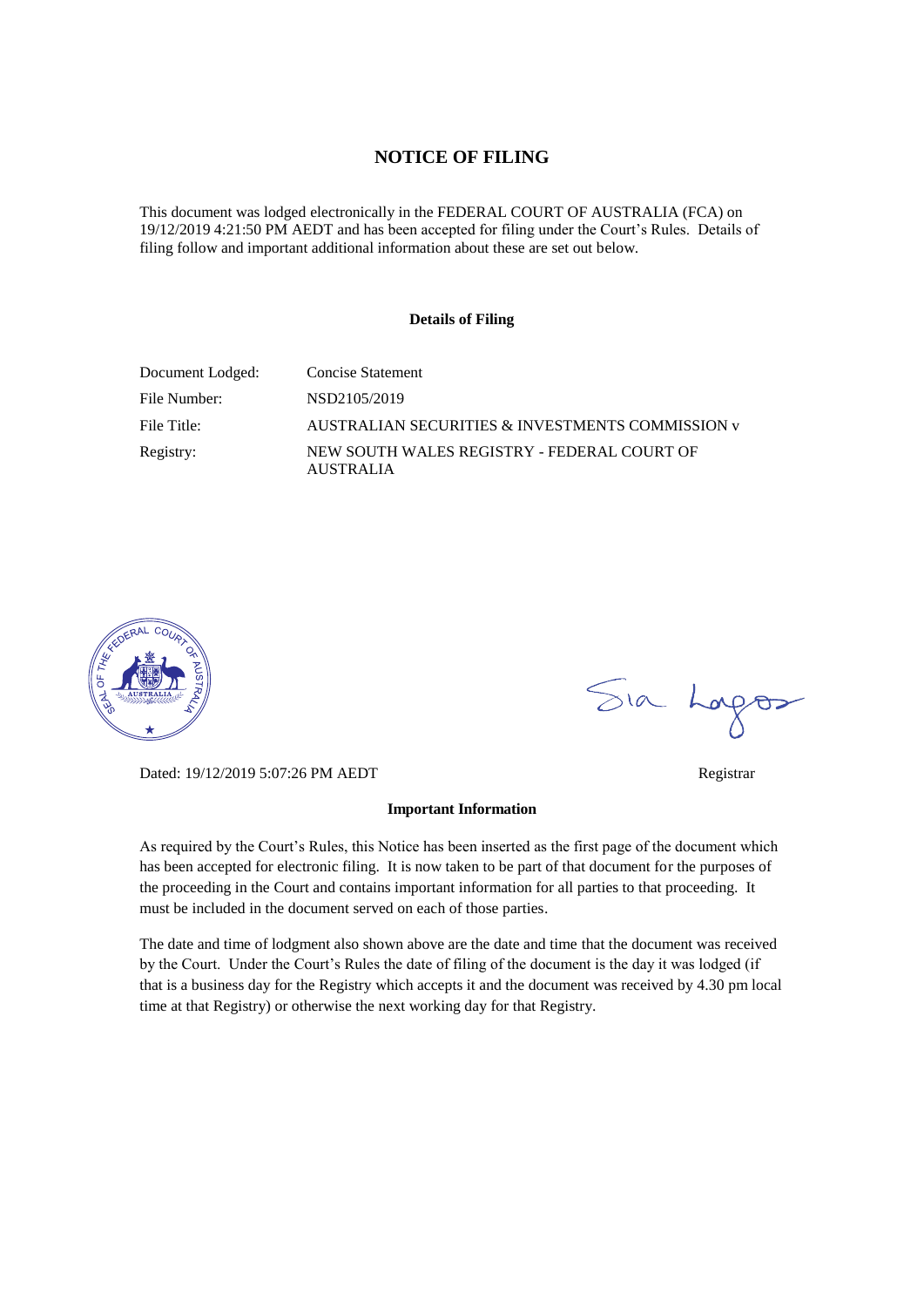Form NCF1

# **Concise Statement**



No.

**Federal Court of Australia District Registry: New South Wales Division: General** 

# **AUSTRALIAN SECURITIES AND INVESTMENTS COMMISSION**

Applicant

# VOLKWAGEN FINANCIAL SERVICES AUSTRALIA PTY LTD (ACN 097 071 460) Respondent

#### **A.** THE IMPORTANT FACTS GIVING RISE TO THE CLAIM

- $1.5$ The Defendant, Volkswagen Financial Services Australia Pty Ltd (Volkswagen) is the holder of an Australian credit licence under the National Consumer Credit Protection Act 2009 (Cth) (the Act). Volkswagen enters into credit contracts with consumers, to provide credit for the purchase of vehicles. These proceedings relate to credit contracts entered into between Volkswagen and consumers during the period from 20 December 2013 and 15 December 2016 (the Relevant Period).
- $2.$ During the Relevant Period, Volkswagen authorised persons, including employees of dealerships, to engage in credit activities on its behalf under its Australian credit licence, in accordance with the exemption at regulation 23 of the National Consumer Credit Protection Regulations 2010 (Cth) (known as the 'point of sale' exemption) (Accredited **Users**). The Accredited Users were each issued with individual credentials for Volkswagen's point of sale computer system (POS system).
- 3. During the Relevant Period, if a consumer indicated they were interested in obtaining finance from Volkswagen, the usual process was that they were introduced to a dealer representative who was an Accredited User. Where the consumer proceeded with an application, the Accredited User made inquiries of the consumer, including about their financial situation, and recorded the information in the POS system.

| Filed on behalf of (name & role of party) |             | Australian Securities and Investments Commission, Plaintiff |     |            |  |
|-------------------------------------------|-------------|-------------------------------------------------------------|-----|------------|--|
| Prepared by (name of person/lawyer)       |             | Susan Donnelly, Litigation Counsel                          |     |            |  |
| Law firm (if applicable)                  |             | Australian Securities and Investments Commission            |     |            |  |
| Tel                                       | 02 99112873 |                                                             | Fax | 1300729000 |  |
| Email                                     |             | susan.donnelly@asic.gov.au                                  |     |            |  |
| <b>Address for service</b>                |             | Level 5, 100 Market Street, Sydney, New South Wales 2000    |     |            |  |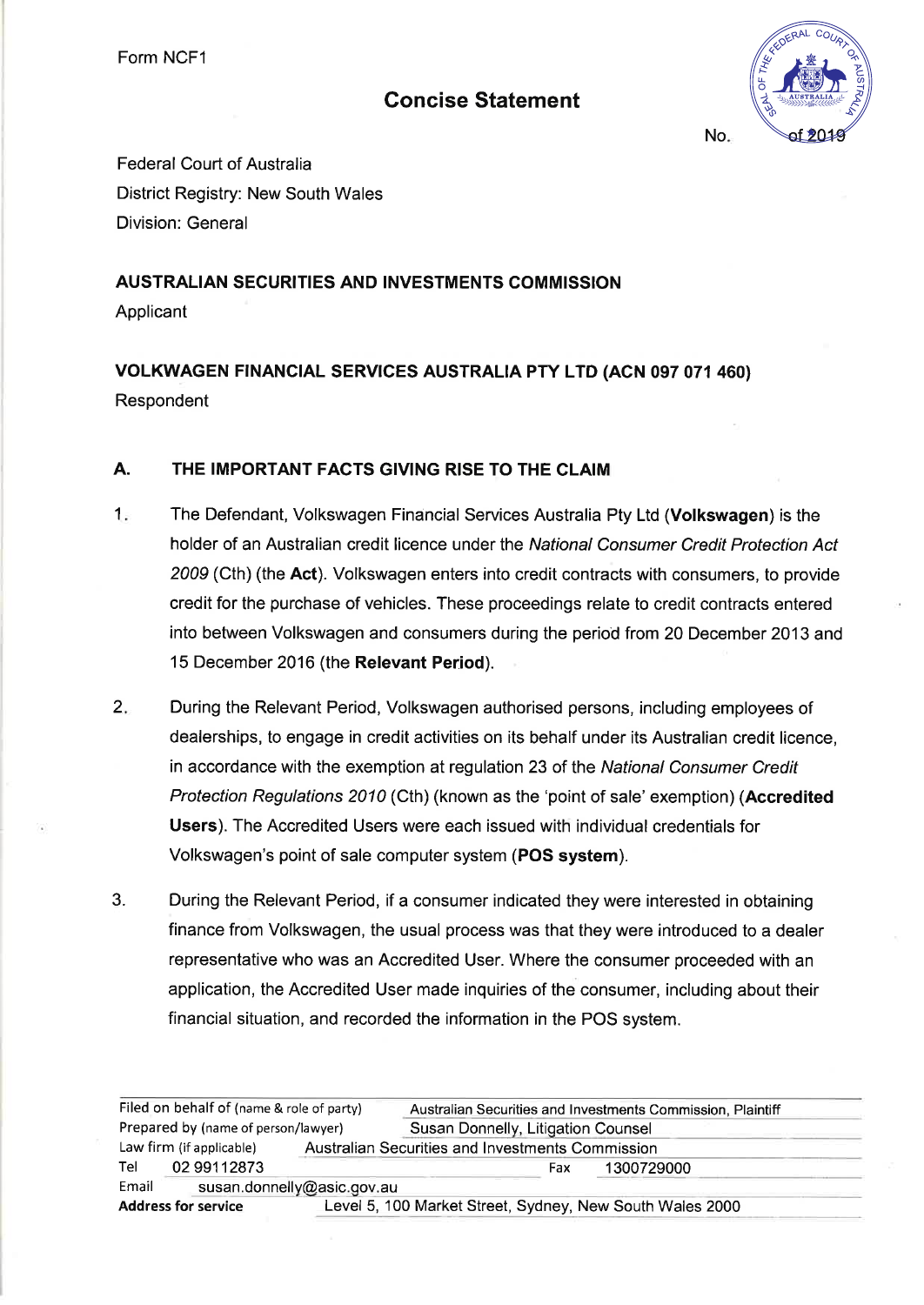- 4. There were fields in the POS system for, inter alia, the recording of income, assets, home loans, credit card liabilities, other vehicle finance, other loans, and rent. The POS system also contained fields where the Accredited User could record the following consumer expenses:
	- a. in the period from 20 December 2013 to 22 November 2015, Other Living, School Fees, Child Support/Maintenance and Special Living Requirements; and
	- b. in the period from 23 November 2015 to 15 December 2016, Living Expenses (i.e. Electricity, Food), Insurance Payments, Telephone and Internet, Holidays and Sports, Entertainment/Alcohol/Tobacco/Gambling, Child Support, Specialist Living/Childcare Requirements, Any Additional Remote Living Expenses and Other Foreseeable Expenses,

### together (Living Expenses).

- $5.$ The information recorded in the POS system in respect of each application for credit was automatically entered into a computerised credit decision system, known as "Inteflow", for assessment. The credit decision system then either automatically approved the application or referred it for further assessment. As part of the assessment, the credit decision system engaged in a capacity calculation, which purported to assess whether the consumer would be able to afford to meet their financial obligations under the credit contract, by assessing the consumer's cash flow – i.e. income minus expenses.
- $6.$ In performing this capacity calculation, for certain Living Expenses, the credit decision system, inteflow, used the *higher* of the amount recorded in the system, and an amount derived from a weighted benchmark (the Melbourne Institute's Henderson Poverty Index to 22 November 2015, and the ABS's Household Expenditure Measure from 23 November 2015). For other Living Expenses, Inteflow only used amounts recorded in the POS system (without reference to any weighted benchmark).
- $7.$ In the period from 20 December 2013 to 22 November 2015, approximately 97.4% of loan applications (29,372 applications) submitted by Accredited Users in the POS system had \$0 recorded in all Living Expenses fields. In the period from 23 November 2015 to 15 December 2016, approximately 69.3% of loan applications (19,571) applications) submitted by Accredited Users in the POS system had \$0 recorded in all Living Expenses fields.
- 8. ASIC contends that, during the Relevant Period:

### Form NCF1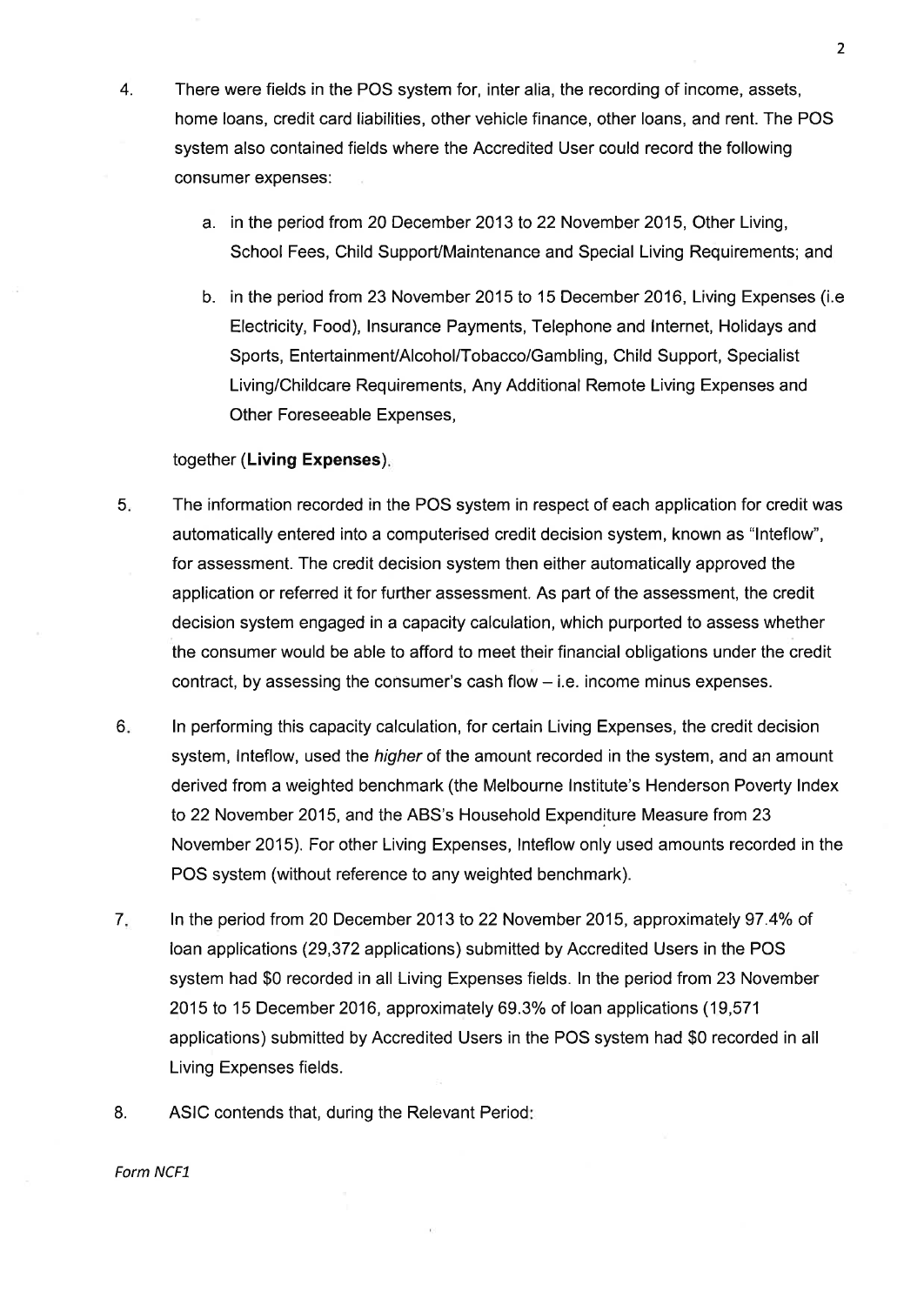- a. Volkswagen did not have a policy which required Accredited Users to make any inquiries about a consumer's Living Expenses;
- b. Volkswagen did not state to Accredited Users that they must obtain details as to a consumer's Living Expenses;
- c. Volkswagen did not provide any training to Accredited Users to the effect that they were required to make any inquiries about a consumer's Living Expenses;
- d. the Accredited Users were not required to complete the Living Expenses fields before a loan application could be submitted in the POS system;
- e. to the extent that an Accredited User left the Living Expenses fields blank in the POS system in respect of an application, \$0 was automatically recorded in those fields when the application was submitted; and
- f. Volkswagen expected that any estimate of Living Expenses obtained from the consumer during questioning about the consumer's financial situation would be recorded in these fields.
- 9. ASIC further contends that, during the Relevant Period, Volkswagen also:
	- a. did not have any policy which required Accredited Users to conduct any verification of a consumer's Living Expenses;
	- b. did not state to Accredited Users that they must conduct any verification of a consumer's Living Expenses;
	- c. did not provide any training to Accredited Users to the effect that they were required to conduct any verification of a consumer's Living Expenses; and
	- d. was not aware of any instances where Accredited Users verified a consumer's Living Expenses where those Living Expenses were recorded as \$0 in the consumer's loan application.
- $10.$ ASIC brings these proceedings in relation to two categories of credit contracts (Schedules A and B), where \$0 was recorded in all Living Expenses fields in the loan application submitted by the Accredited User. Those Schedules will be provided separately from this Concise Statement.
- $11.$ For the credit contacts in Schedule A, the files of both Volkswagen and the relevant dealership for each relevant consumer have been obtained by ASIC. There is no

Form NCF1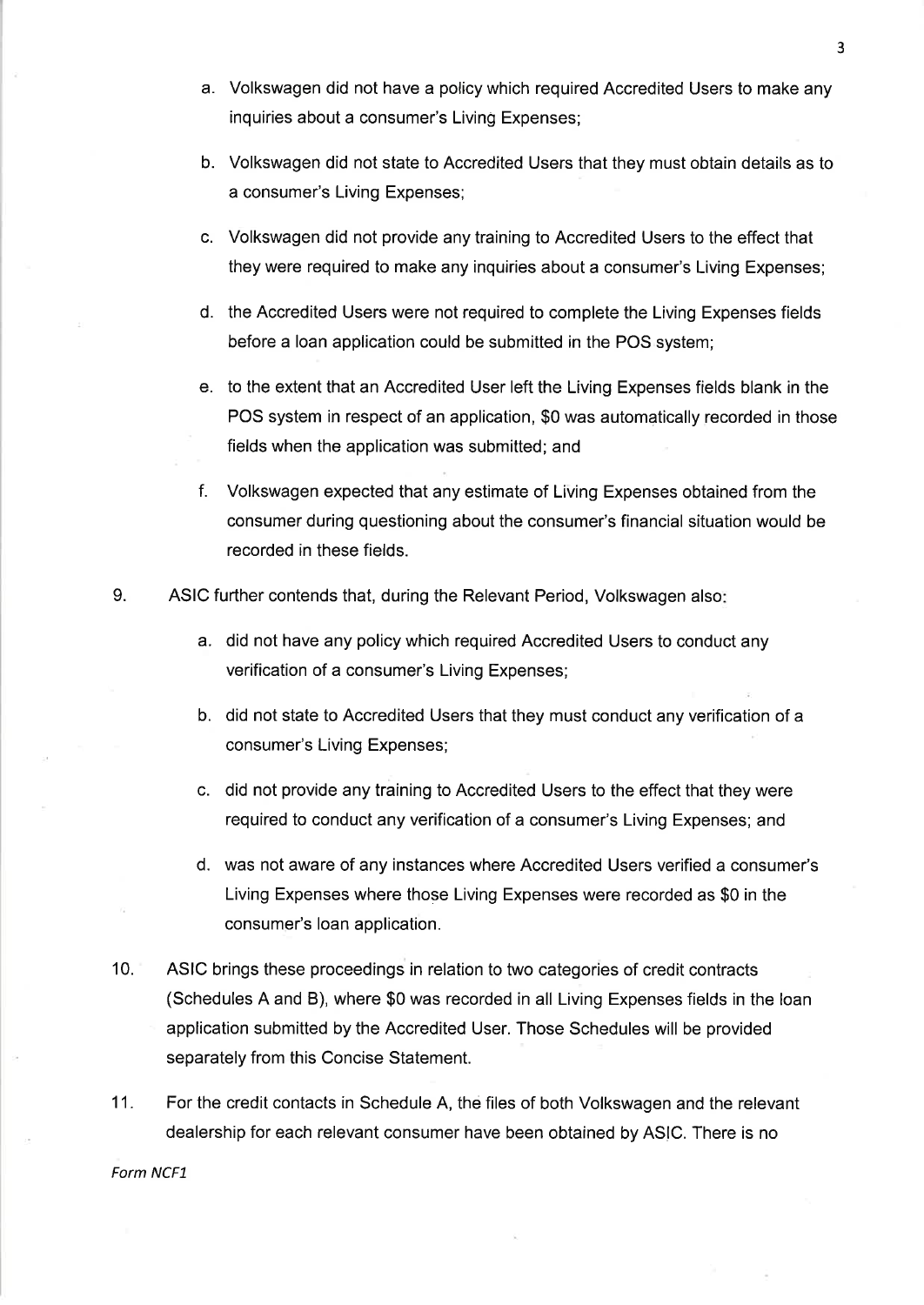document on those files recording an inquiry into any of the consumer loan applicant's Living Expenses, or any steps being taken to verify any Living Expenses. Schedule B lists all credit contracts entered into during the Relevant Period, where \$0 was recorded in all Living Expenses fields in the loan application (including the Schedule A contracts).

#### **B.** THE RELIEF SOUGHT FROM THE COURT

 $12.$ The relief sought is set out in the accompanying application, summarised as (a) declarations; (b) pecuniary penalties; (c) costs; and (d) such further or other orders as the Court considers appropriate.

#### C. THE PRIMARY LEGAL GROUNDS FOR THE RELIEF SOUGHT

- $13.$ Under s 128 of the Act, Volkswagen was prohibited from entering into a credit contract with a consumer who would be the debtor under the contract on a day (the credit day) unless it had, within 90 days before the credit day:
	- a. made an assessment that was in accordance with s 129 of the Act (see s  $128(c)$ ;
	- b. made inquiries in accordance with s 130 of the Act (see s 128(d)); and
	- c. conducted verification in accordance with s 130 of the Act (see s 128(d)).
- 14. Under s 129 of the Act, Volkswagen was required, *inter alia*, to assess whether the credit contract would be unsuitable for the consumer if it was entered into.
- $15.$ Under s 130(1)(b) of the Act, Volkswagen was required to make reasonable inquiries about the consumer's financial situation, before making the assessment for the purposes of s 129 of the Act. Under s 130(1)(c) of the Act, Volkswagen was required to take reasonable steps to verify the consumer's financial situation, before making the assessment for the purposes of s 129 of the Act.
- $16.$ ASIC contends that in respect of each consumer, making reasonable inquiries about a particular consumer's financial situation included making reasonable inquiries about the Living Expenses of that consumer, and taking reasonable steps to verify that consumer's financial situation included taking reasonable steps to verify that consumer's Living Expenses.
- $17.$ In all of the circumstances, ASIC contends that, where \$0 was recorded in all Living Expenses fields in the POS system for a consumer, Volkswagen did not make inquiries or did not make reasonable inquiries about the consumer's Living Expenses (except for Form NCF1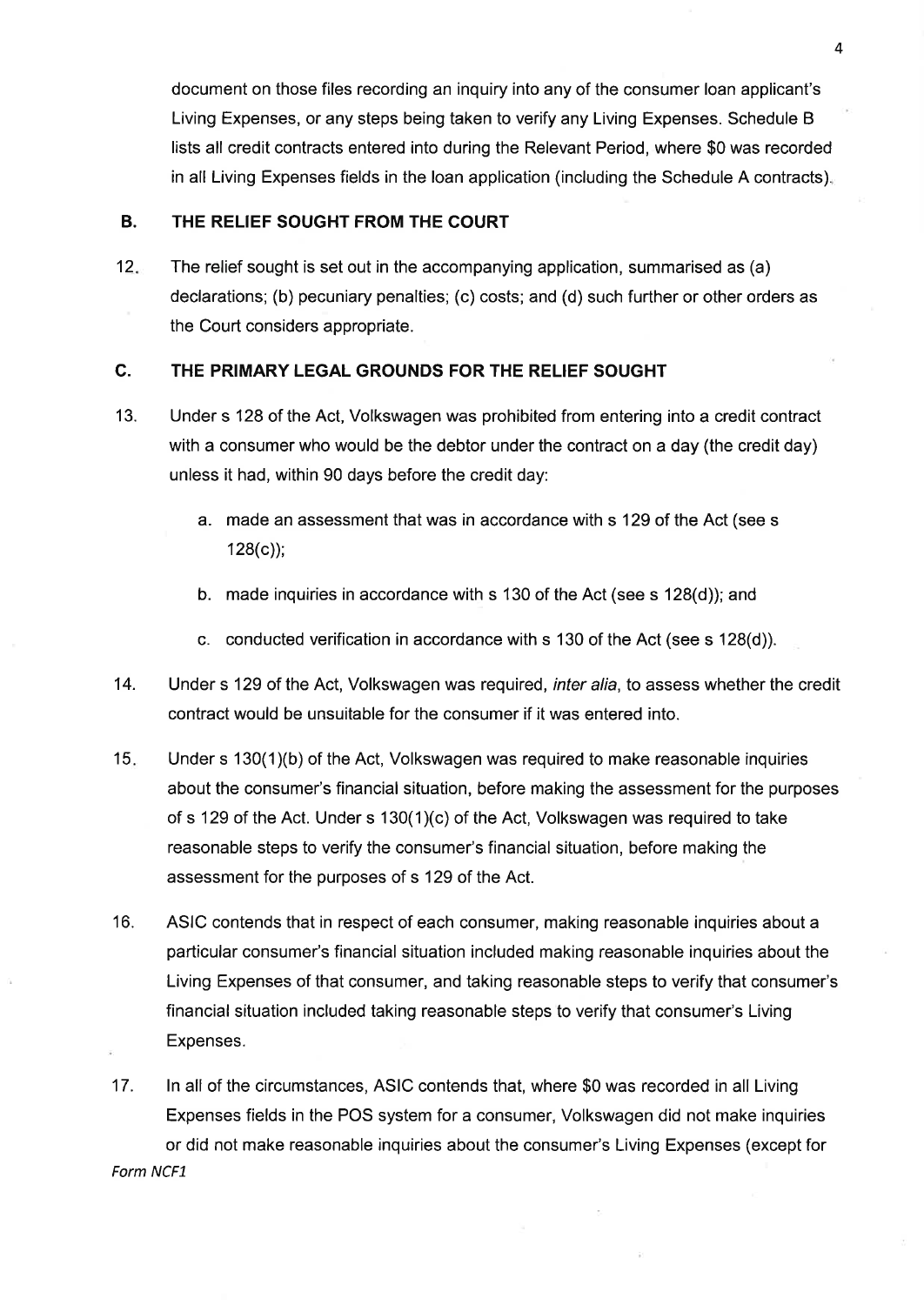limited instances where estimates of the consumer's Living Expenses were recorded on a handwritten document, but contrary to Volkswagen's expectations, were not then recorded by the Accredited User in the POS system for the purposes of the application and assessment).

- $18.$ ASIC contends that in respect of each of the Schedule A credit contracts, Volkswagen did not make inquiries or reasonable inquiries about the Living Expenses of the consumer. For the Schedule B credit contracts (being all of the credit contracts entered into between 20 December 2013 and 15 December 2016 where \$0 was recorded for Living Expenses), other than the Schedule A credit contracts, ASIC is not in a position to identify the specific credit contracts where Volkswagen did not make inquiries or reasonable inquiries about Living Expenses, but it intends to rely on the likely number of contraventions on the question of penalty.
- $19.$ As to verification, ASIC contends that Volkswagen did not take steps to verify or did not take reasonable steps to verify the consumer's Living Expenses, and therefore their financial situation, before the assessment, for each of the Schedule B credit contracts, or alternatively each of the Schedule A credit contracts.
- $20.$ ASIC also contends that for each of the Schedule B credit contracts, or alternatively each of the Schedule A credit contracts, Volkswagen did not make the assessment required by the Act because it has not assessed the consumer's financial situation as part of an assessment as to whether the credit contract was unsuitable for that consumer.
- $21.$ Further, under s 47(1)(a) of the Act, Volkswagen, as a licensee under the Act, must do all things necessary to ensure that the credit activities authorised by its licence are engaged in efficiently, honestly and fairly. ASIC contends that by Volkswagen's absence of policies and training during the Relevant Period regarding making reasonable inquiries about and taking reasonable steps to verify Living Expenses, Volkswagen contravened the obligation at s 47(1)(a) of the Act. ASIC also contends that Volkswagen contravened s 47(1)(d) of the Act through each of its failures to comply with the Act.

#### D. THE ALLEGED HARM

22. The provisions of the Act which ASIC alleges have been contravened relate to Volkswagen's responsible lending obligations. The provisions are directed to protecting Australian consumers from entering into credit contracts where the credit licensee has not made the mandatory reasonable inquiries about and taken reasonable steps to verify

Form NCF1

5